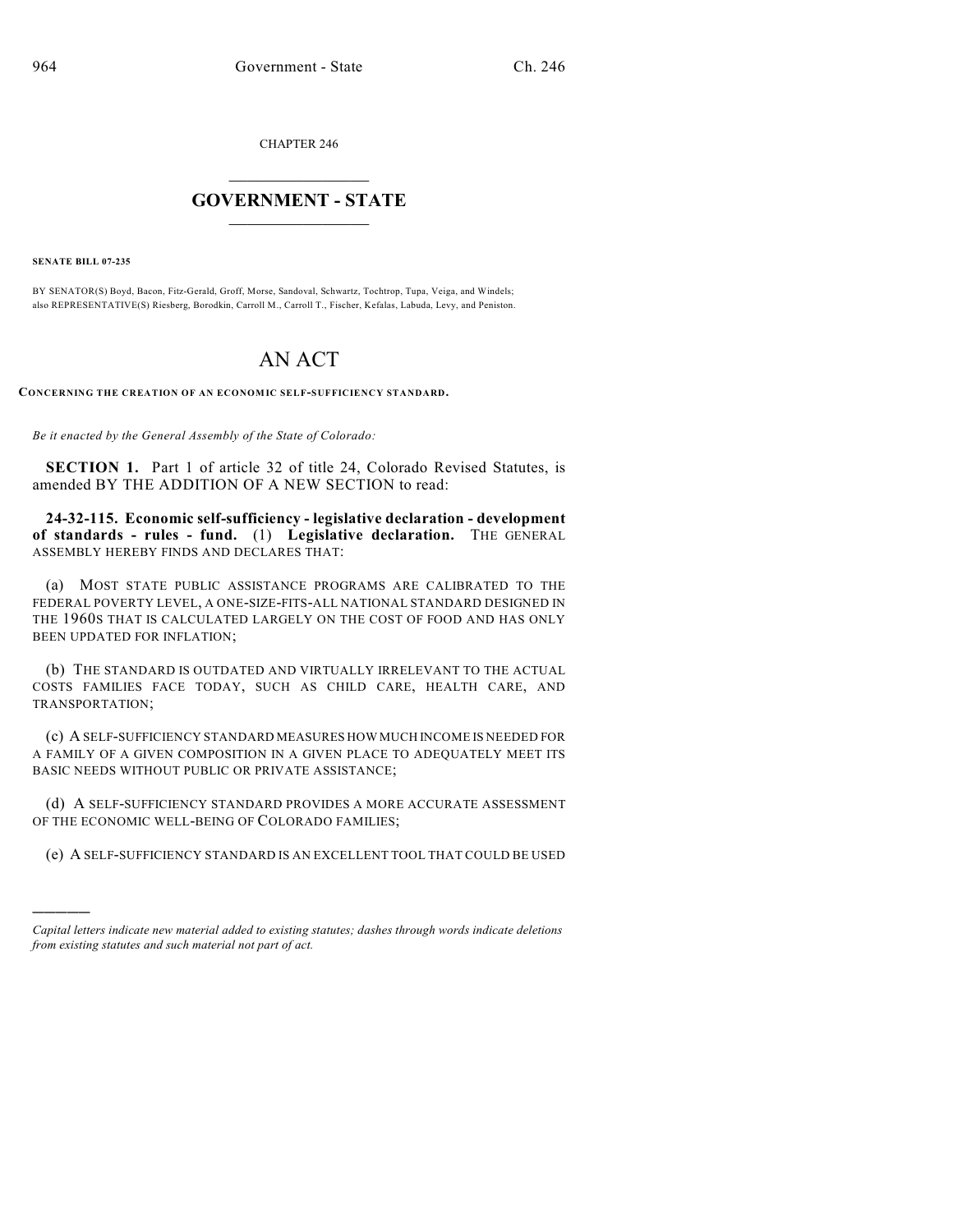IN MANY WAYS, INCLUDING:

(I) CREATING A BENCHMARK FOR MEASURING THE EFFECTS OF PROGRAMS AND POLICIES;

(II) ECONOMIC DEVELOPMENT;

(III) TARGETING HIGHER-WAGE JOBS FOR COLORADANS;

(IV) ENHANCING EDUCATION, JOB TRAINING, AND SKILLS DEVELOPMENT PROGRAMS; AND

(V) COUNSELING CLIENTS TRANSITIONING FROM WELFARE TO WORKFORCE DEVELOPMENT PROGRAMS.

(2) (a) ON OR BEFORE JANUARY 1, 2008, THE EXECUTIVE DIRECTOR OF THE DEPARTMENT OF LOCAL AFFAIRS SHALL MAKE AVAILABLE ON THE WEBSITE OF THE DEPARTMENT OF LOCAL AFFAIRS A STANDARD TO MEASURE THE SELF-SUFFICIENCY OF COLORADO FAMILIES. THE STANDARD SHALL TAKE INTO ACCOUNT REGIONAL AND COUNTY VARIATIONS IN THE COSTS OF HOUSING, CHILD CARE, HEALTH CARE, FOOD, AND TRANSPORTATION AND MISCELLANEOUS COSTS, AND THE EFFECT OF EXISTING TAX LAWS, INCLUDING STATE SALES TAX, PAYROLL TAXES, FEDERAL AND STATE INCOME TAX, CHILD CARE TAX CREDITS, AND THE EARNED INCOME TAX CREDIT.

(b) THE STANDARD REQUIRED PURSUANT TO PARAGRAPH (a) OF THIS SUBSECTION  $(2)$  SHALL:

(I) RELY TO THE EXTENT POSSIBLE, ON DATA REPORTED BY THE UNITED STATES CENSUS BUREAU, UNITED STATES DEPARTMENT OF HOUSING AND URBAN DEVELOPMENT, AND ON OTHER DATA REPORTED TO STATE AND FEDERAL AGENCIES USING STANDARDIZED METHODOLOGY;

(II) DETERMINE HOUSING COSTS USING FAIR MARKET RENTS FOR APARTMENTS AS REPORTED BY THE UNITED STATES DEPARTMENT OF HOUSING AND URBAN DEVELOPMENT;

(III) DETERMINE CHILD CARE COSTS USING AVERAGE COSTS FOR LICENSED CHILD CARE FACILITIES, INCLUDING BUT NOT LIMITED TO FAMILY DAY CARE, AS REPORTED TO THE STATE'S CHILD CARE RESOURCE AND REFERRAL AGENCIES FOR CHILDREN OF DIFFERENT AGES IN DIFFERENT AREAS OF THE STATE;

(IV) DETERMINE FOOD COSTS USING THE UNITED STATES DEPARTMENT OF AGRICULTURE LOW-COST FOOD PLAN; AND

(V) IN HEALTH CARE COSTS, INCLUDE INSURANCE PREMIUM COSTS AND OUT-OF-POCKET EXPENSES BASED UPON THE MEDICAL EXPENDITURE PANEL SURVEY AND ADJUSTED FOR INFLATION USING THE MEDICAL CONSUMER PRICE INDEX.

(3) THE DEPARTMENT OF LOCAL AFFAIRS IS AUTHORIZED TO SEEK AND ACCEPT GIFTS, GRANTS, OR DONATIONS FROM PRIVATE OR PUBLIC SOURCES FOR THE